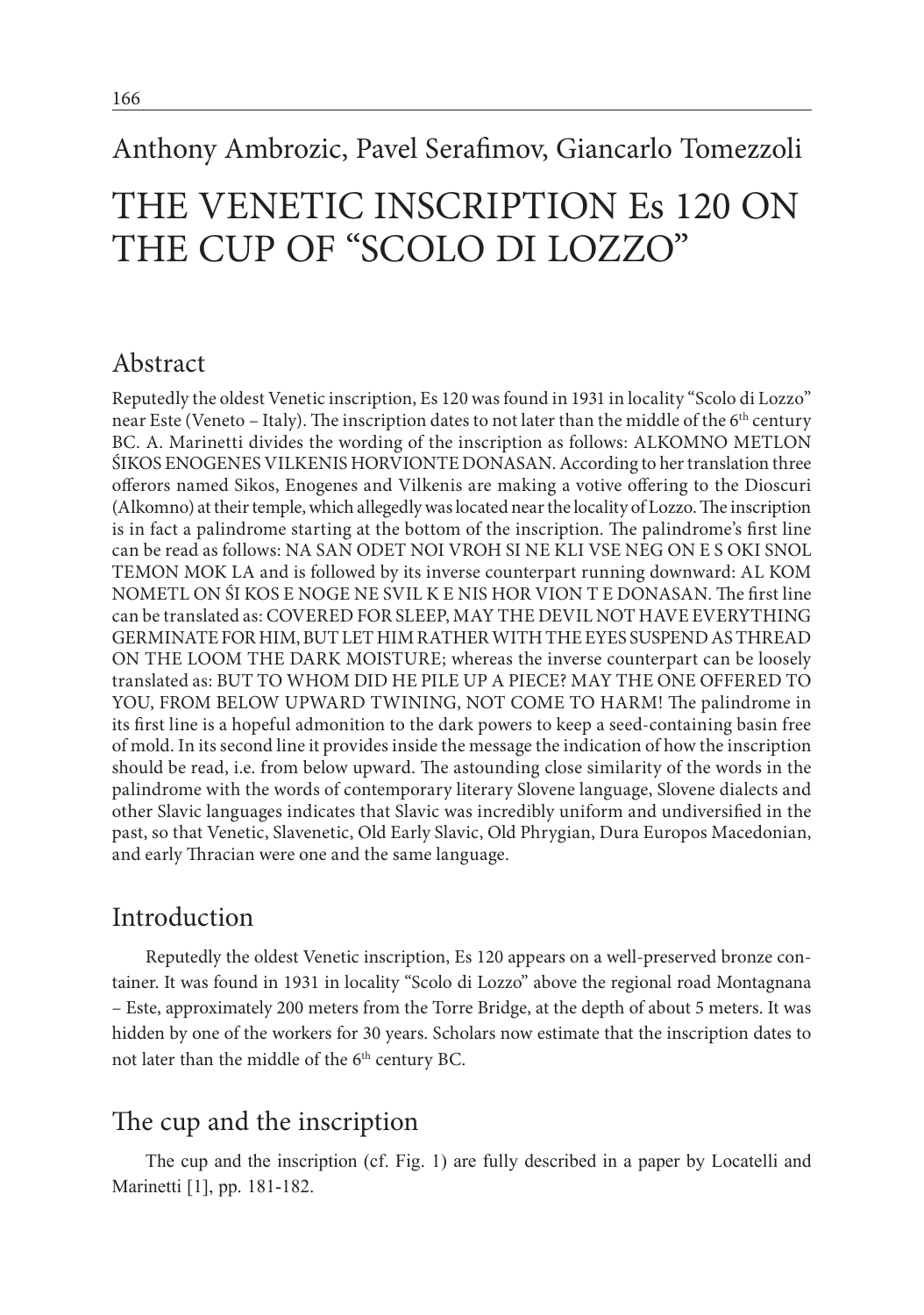HAYAMANSYASSHIMMOJX2MO7.

*Fig. 1: the bronze cup from "Scolo di Lozzo" with the Venetic inscription Es 120.*

The two original handles of the cup disappeared. The inscription is engraved on one external side of the cup. It was written *in continuo* without punctuation. The orientation of the characters appears to indicate that it should be read from above downward.

## **Transcription**

Correct in her transcription, to wit:

#### ALKOMNOMETLONŚIKOSENOGENESVILKENISHORVIONTEDONASAN

The renowned Venetist, A. Marinetti [1], pp. 181-182, as other Venetists often, when stumped for meaning, is cornered to having to resort to the artifice of selecting some very odd names for the portions of the inscription she cannot decrypt. She divides the wording of the inscription as follows:

#### ALKOMNO METLON ŚIKOS ENOGENES VILKENIS HORVIONTE DONASAN

According to her translation [1], pp. 181-182, three offerors named Sikos, Enogenes and Vilkenis are making a votive offering to the Dioscuri (Alkomno) at their temple, which allegedly was located near Lozzo, cf. [1], p. 79.

 Some of the other transcriptions and interpretations are presented in [2]. Unfortunately, since the inscription is a palindrome starting at the bottom, the interpretation presented in [2], although struggling valiantly in varying degrees, offers no better results.

## The palindrome

The Greek word *palindromos* meant "running backward". The palindrome format was intended to contain a secret and have eternal potency. In the inscription at hand, an indispensable tool to successful decipherment will be grammar. It is astounding how faithfully the inscriber follows its Guidelines. Even more astounding is the unyielding tenacity of the Slovene, bucking the headwinds of 2,500 years of tidal erosion in every side.

Starting at the bottom, the palindrome's first line will be followed by its inverse counterpart running downward. Intending the twining plant as an offering, the inscriber in NIS HOR VION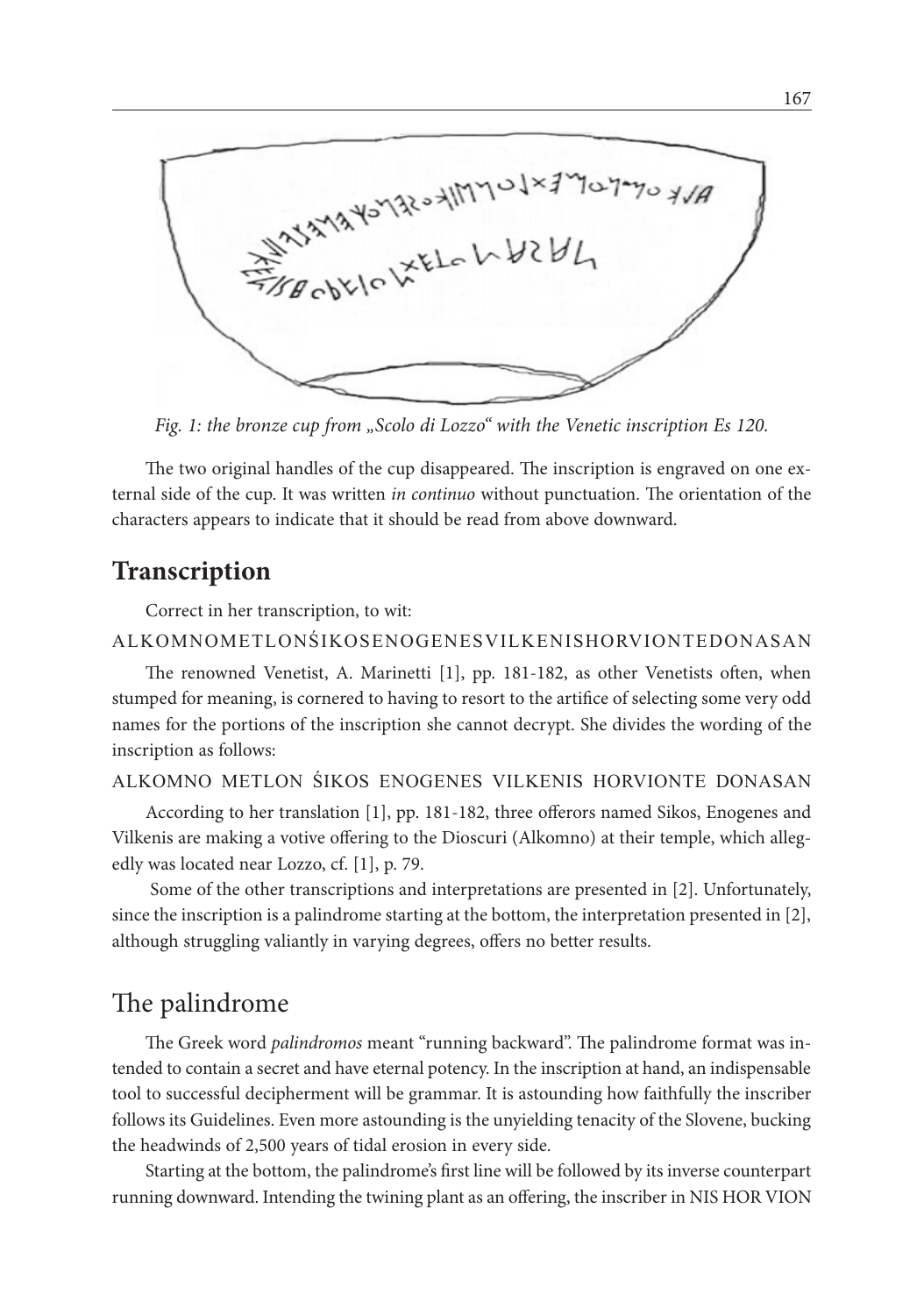("from below upward twining") clearly indicates the inscription to be a pictorial representation of what in due course will sprout from the covered seedlings. By starting the passage at the bottom, he may also have intended to outwit the devil by placing the letters backwards.

## Line One

#### Division

NA SAN ODET NOI VROH SI NE KLI VSE NEG ON E S OKI SNOL TEMON MOK LA

#### Present-day literary Slovene word sequence and punctuation NA SEN ODET, NAJ VRAG SI NE KLIJ VSE, NEGO ON Z OČMI LE JE SNUL TEMEN MOK!

#### English translation

COVERED FOR SLEEP, MAY THE DEVIL NOT HAVE EVERYTHING GERMINATE FOR HIM, BUT LET HIM RATHER WITH THE EYES SUSPEND AS THREAD ON THE LOOM THE DARK MOISTURE.

#### Commentary

Comparing Slovene rendition to the Venetic, one is struck by how close the two languages are. Were it not for the word: LA (the Sln.: LE of today) (for Sln. see the Abbreviations Table), even the word sequence and sentence structure of both are similar. Only the feature of *okanje* (the tendency to substitute letter O for A and other vowels), in the Venetic grudgingly gives some ground to the passage of about 2,500 years. And even there, this may have been due to a dialectal peculiarity of the inscriber or the area where the cup was found. Seen in NOI (for Sln. "NAJ"), in VROH (for Sln."VRAG"), in ŚNOL (for Sln."SNUL") and in TEMON (for Sln."TEMEN"), in Line One and again in NOMETL (for dial. Sln. NAMETәL) and VION (for Sln. "VIJEN) in the Reverse Line, only the feature of *okanje* can here lay claim to any sort of an individual Venetic identity (in juxta-position to the generally Slavic of the time) for the language of Es 120.

#### Comparison and parsing

- NA: gsl. (see the Abbreviations Table) with meanings ranging from "to, on, upon, at, in, up, over". A prep., it takes either the acc. or loc., here governings SAN in the acc. Cf. inscriptions M-01b and P-04a in [3], pp. 32-35 and 48-50. For corresponding Slavic equivalents see [4].
- SAN: gsl. for "sleep" and "dream", ranging from SC. "san", to R. "son", and Cz. and Sln."sen". N., masc., sing., acc., governed for case by NA. For corresponding Slavic equivalents see [4].
- ODET: Sln. participle from infinitive ODETI "to cover"; v., masc., sing. It appears from the context that ODET relates to VSE. However, in lit. Sln. VSE is of neuter gender, which would predicate the form to be ODETO. What comes to the rescue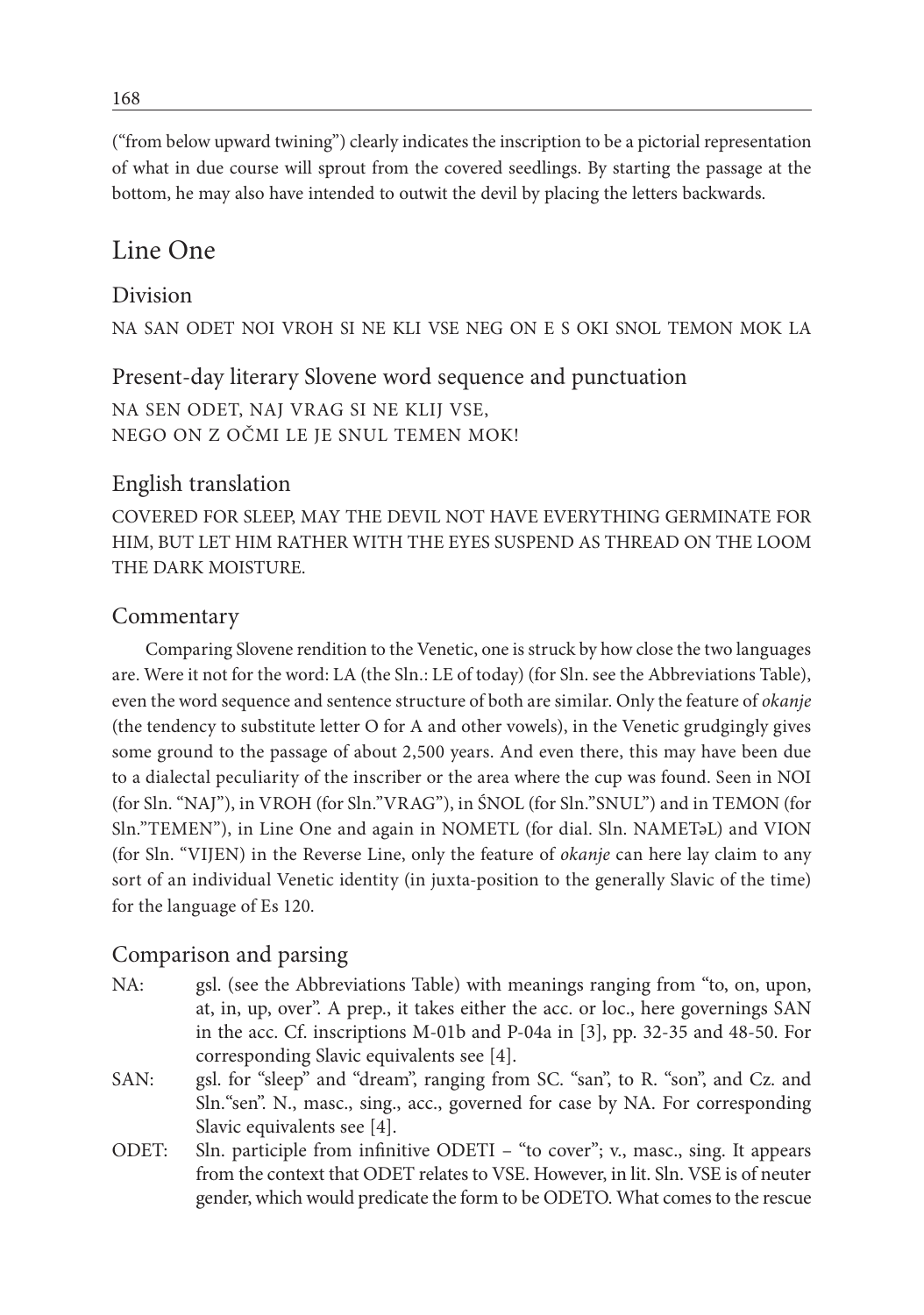is dial Sln., which has ODET as the form for neuter nouns and pronouns. Being an artificial creation of as recently 175 years ago, the lit. Sln. has to give priority to dial. Sln. in all such cases of conflict. Contextually also, it is unlikely that ODET relates to VROH, which is masc. For the relating noun ODEJA - "cover" see corresponding Csl., SC., Chk., Mac., Blg., R. and Slk. equivalents in [4].

- NOI: gsl. part. and conj., NOJ and NEJ are dial. Sln. equivalents of lit. Sln. NAJ "let, may, let it, may it". See NEY in inscription W-010 in [3], pp. 8-10. For corresponding Slavic equivalents see [4].
- VROH: gsl., ranging from Sln. VRAG "devil" to Cz. VRAH "killer, enemy", to R. VOROG – "enemy devil". For corresponding Slavic equivalents see [5]. N., masc., nom., sing., subject of KLI. See ARAG in ARAGAYUN in the inscription M-01bin [3], pp. 32-35.
- SI: gsl., prn., dat., sing. of the lit. Sln. shortened reflex. SEBI –"to himself, to oneself". For corresponding Slavic equivalents see SE I in [4].
- NE: gsl., adv. and conj. "no, not", governing SI, KLI. Cf. inscriptions X and XL in [6], pp 17-20, 62-69. For corresponding Slavic equivalents see [4].
- KLI: lit. Sln. KLIJ from inf. KLITI "to germinate, to sprout". V. imp., sing., its subj. being VROH, and its obj. being VSE. For corresponding Csl., SC., Blg., P., Kash.,Cz., Ll. equivalents see [4].
- VSE: gsl. with variations of VSE and SVE "all, everything". Prn., ntr., sing., acc., obj. of KLI. For corresponding Slavic equivalents see VES in [4].
- NEG: conj., lit. Sln. NEGO "but, but rather". For corresponding Ocsl., SC., Blg., R., Ukr., Br., Cz., Slk., Ul. equivalents see [4].
- ON: sl. "he", prn., masc., sing., 3rd prs., nom. Subj. of E ŚNOL. See inscriptions IV, [6], pp. 7-11; XXV, [6], pp. 37-38; XXVI, [6], pp.39-43; XXVIII, [6], pp. 44-45, XXIX, [6], 45-46, and XXXV, [6], pp.55-57. For corresponding Slavic equivalents see [5].
- E: gsl., lit. Sln. JE "is", v.,  $3<sup>rd</sup>$  prs. sing., pres. of BITI "to be", serving as aux. to ŚNOL. Due to its frequent occurrence as aux. v., it can be found in every second inscription in [3].
- S: together with Z "with, from"; S and Z alternate depending on which letter the word they governs commences with. A prep. taking the instr. case it governs OKI. See inscription W-08, [3], pp. 38-42. For corresponding Slavic equivalents see Z in [5].
- OKI: an arch., pl., instr. form of OKO "eye". With an irregular declension, OKO now appears only in the nom. and acc., sing. For other sing. cases the root now changes to OČES – and to OČ – and OČES – for pl. cases. For corresponding SC., Blg., Csl., R., Cz., P., Slk., Ul, Ll. equivalents see [4].
- ŚNOL: lit. Sln. part. SNUL, from inf. SNUTI "to place the basic thread on a loom". Its aux. is E, its subj. ON and its obj.: TEMON MOK. V., part., sing., masc., nom.. The only corresponding Slavic equivalents are Csl. SNUTI – "to place the basic thread on a loom" and old Cz. inf. SNOUT – "to plan, to warp, to knit".
- TEMON: Sln. TEMEN "dark", adj. of TEMA "darkness". Adj., masc., sing., acc. agreeing in gender, number and case with MOK. For corresponding Ocsl., SC., R., Cz., P. equivalents see [5].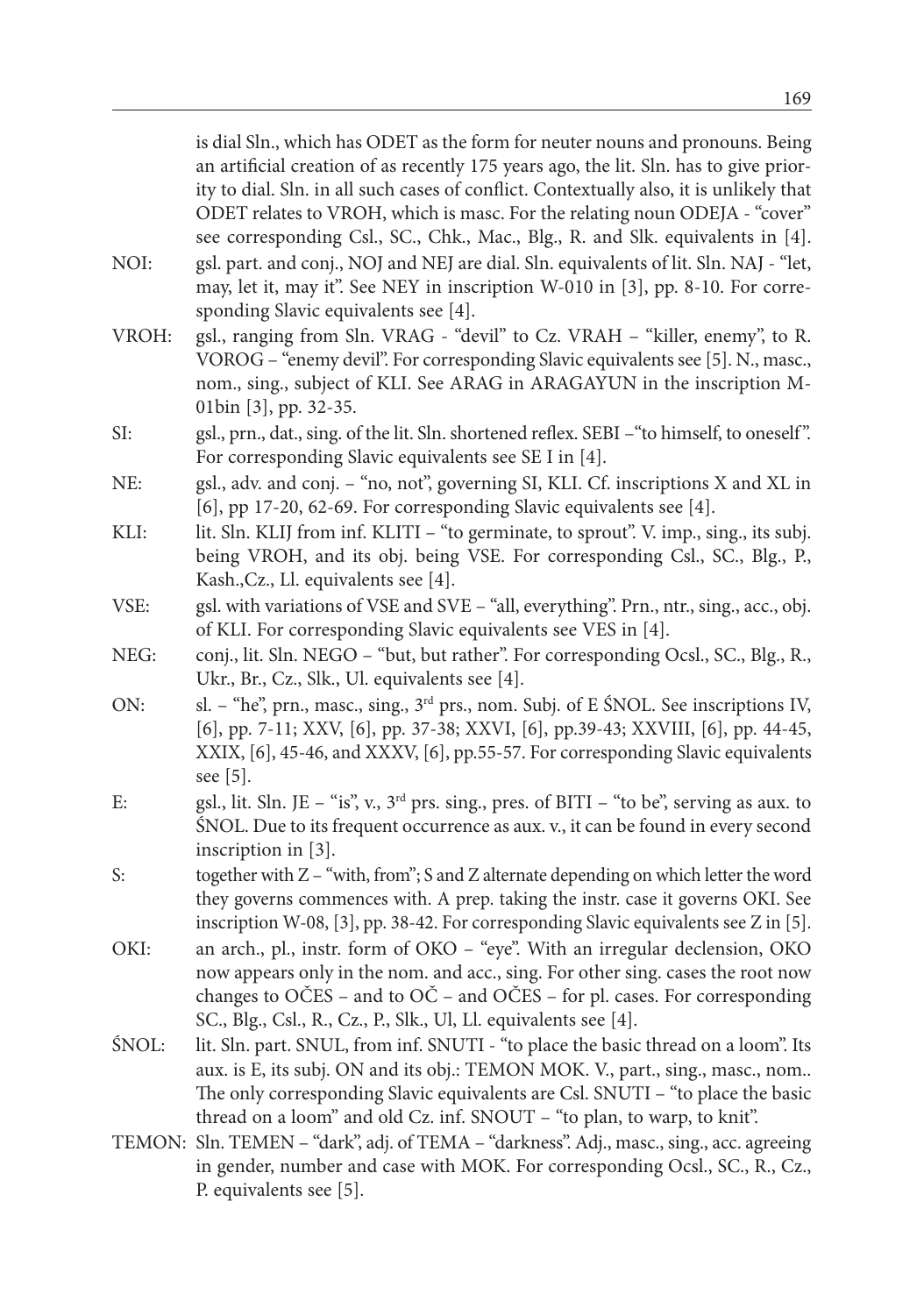| .          |                                                                                     |
|------------|-------------------------------------------------------------------------------------|
|            |                                                                                     |
| <b>MOK</b> | a root of a gsl. adj. MOKER – "wet, moist". N., masc., sing., acc., obj. of E ŚNOL. |
|            | Of infrequent usage, it appears idiomatically in adages like SONCE GRE NA           |
|            | MOK "it is getting ready to rain". For MOKER see [4].                               |
| LA:        | gsl., lit Sln. LE – "let, may it be, let it be that". See inscriptions W-01b, M-01a |
|            | [3], pp. 17-20, pp. 29-32. For corresponding Slavic equivalents see [4].            |
|            |                                                                                     |

## Reverse Line

Division

170

AL KOM NOMETL ON ŚI KOS E NOGE NE SVIL K E NIS HOR VION T E DONASAN

Present-day dialectal and literary Slovene for each word.

AL(dial) KOM(dial) NOMETəL(dial) ON ŚI KOS JE NOGE NE ZVIL Kə (dial) E NIS GOR VION Tə (dial) JE DONAŠAN

Today's literary Slovene word sequence and punctuation.

ALI KOMU NEMETEL ON SI KOS JE? NOGE NE ZVIL KI BI, NIZ GOR VIJEN, KI TI JE DONAŠAN!

The humouring freedom of the chiding rhetorical question in the first sentence, where the devil is depicted as almost childlike, is followed by the structures of the palindrome format constraining the inscriber in the last. Accordingly, a looser rendering for the word sequence as well as interpretation in both Sln. and Eng. is called for. It should also be kept in mind that the letters are no longer running backwards and the devil can now read them.

Looser literary Slovene rendition.

```
ALI KOMU NAMETEL ON SI KOS JE? NAJ, NIZ GOR VIJEN, NOGE NE ZVIJE, KI TI 
                 JE DONAŠAN !
```
Strained English rendition.

BUT TO WHOM DID HE TROW TOGETHER A PIECE? MAY HE NOT TWIST A LEG, WHICH FROM BELOW UPWARD TWINING, IS BEING BROUGHT TO YOU.

Looser English translation.

BUT TO WHOM DID HE PILE UP A PIECE? MAY THE ONE OFFERED TO YOU, FROM BELOW UPWARD TWINING, NOT COME TO HARM!

## Comparison and parsing.

- AL: dial. Sln. for lit. Sln. ALI "but, however, or", conj. and adv. Cf. inscriptions W-09 and W-08 in [3], pp. 37-38, 38-42. For corresponding SC. and dial. R equivalents see [5].
- KOM: dial Sln. For lit. Sln. KOMU "to whom". It is a prn., dat., sing. of KDO "who", having no pl. form. For corresponding SC., Mac., Cz., R., Ukr., Br., P., Slk., Ll. equivalents see [4].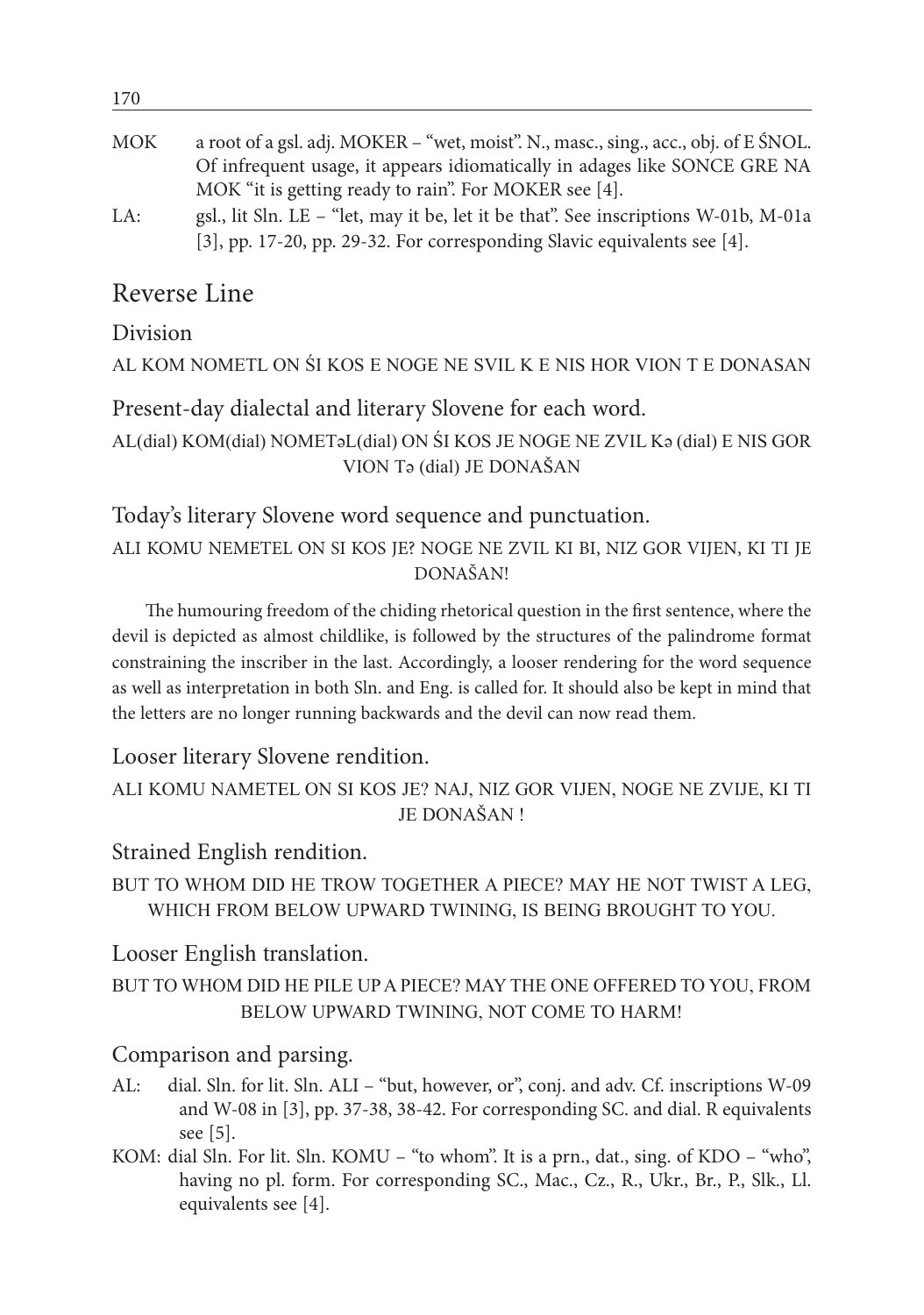- NOMETL: *okanje* for dial. Sln. participle NOMETL from lit. Sln. inf. NAMETATI "to throw in quantity, to fill up by throwing". It is a combination of gsl. prefix NA – "to, on, upon, at in, up, over" and inf. METATI – "to throw". For corresponding Ocsl., SC., R., Cz. equivalents see [5]. Its aux. is E.
- ON: gsl. "he", prn., masc., sing., 3rd prs., nom. subject of SI E NOMETL. Cf. inscriptions IV, [6], pp. 7-11; XXV, [6], pp. 37-38; XXVI, [6], pp.39-43; XXVIII, [6], pp. 44-45, XXIX, [6], pp. 45-46, and XXXV, [6], pp.55-57, and W-010, [3], pp. 8-10.
- ŚI: gsl., reflex. prn. "to himself, to oneself ", 3rd prs., sing, masc., dat., relating to ON, being a shortened form of reflexive SEBI. For corresponding Slavic equivalents see SE I in [4].
- KOS: gsl. "piece, portion", n., masc., sing., acc., obj. of SI E NOMETL. Cf. inscriptions XLIX, [6], pp. 83-85 and IX, [6], p. 16. For corresponding Slavic equivalents see [4].
- E: gsl. JE "is", v.,  $3<sup>rd</sup>$  prs. sing., pres. of BITI "to be", serving as aux. to NOMETL.
- NOGE: gsl. NOGA "foot, leg", N., fem., sing., gen. The genitive case here is of significance. It singularizes NOGE. As obj., the noun NOGE would normally be in the acc. case. However, when a verb in the Sln. is governed by a negative, the rules of grammar call for a genitive case. Here, we have the negative NE governing E
- SVIL of which NOGE is the obj. Accordingly, NOGE is sing., because the pl. gen. is NOG, as it is also from the dual.
- NE: gsl., adv. and conj. "no, not", governing E SVIL. Cf. inscriptions X and XL in [6], pp 17-20, 62-69. For corresponding Slavic equivalents see [4].
- SVIL: ZVIL is part. of inf. ZVITI "to twist, to contort". In its relationship to NOGA it means "to twist one's foot, to wrench one's foot". ZVITI is a completed action counterpart of imperfected inf. VITI. It is governed by NE and has the E between K and NIZ as aux. and NOGE as its obj.
- K: Kə dial. Sln. for lit. Sln. KI "who, which, that which, the one which". The meaning depends on the person or thing the word relates to and may vary depending on the context. Here, it serves as the subj. of NE SVIL E, of E DONASAN and E VION. As a relative prn. it introduces the subordinate clauses K E NIS HOR VION - "that which is from below upward twining" and K TE DONASAN – "that which is being brought to you". For corresponding Csl., SC., Chk., Mac., Blg., R., Ukr., P., Slk., Ul., Ll. equivalents see [4]. E: gsl., JE – "is", v., 3<sup>rd</sup> prs. sing., pres. of BITI – "to be", serving as aux. to SVIL and VION.
- NIS: lit. Sln., adv. NIZ "down, alongside, below" is the root of the gsl. adj. NIZEK – "low". Preceding HOR – "up, upwards", it points to the starting point of the twining palindrome. For corresponding Csl., SC., Mac., Blg., R., Ukr., P., Slk. equivalents see [4].
- HOR: dial. Sln. HOR "up, upwards" is still in use in some dialects, but the lit. counterpart GOR has much wider currency. Cf. inscription G-105, [3], pp. 56-57. For corresponding Csl., SC., Mac., Blg., Cz., P., Ul., Ll. equivalents see [4].
- VION: an *okanje* form of dial. Sln. VIJAN and lit. Sln. VIJEN "twining, twisting". A v., part., masc., sing., nom., agreeing in gender, number, case and person with K, its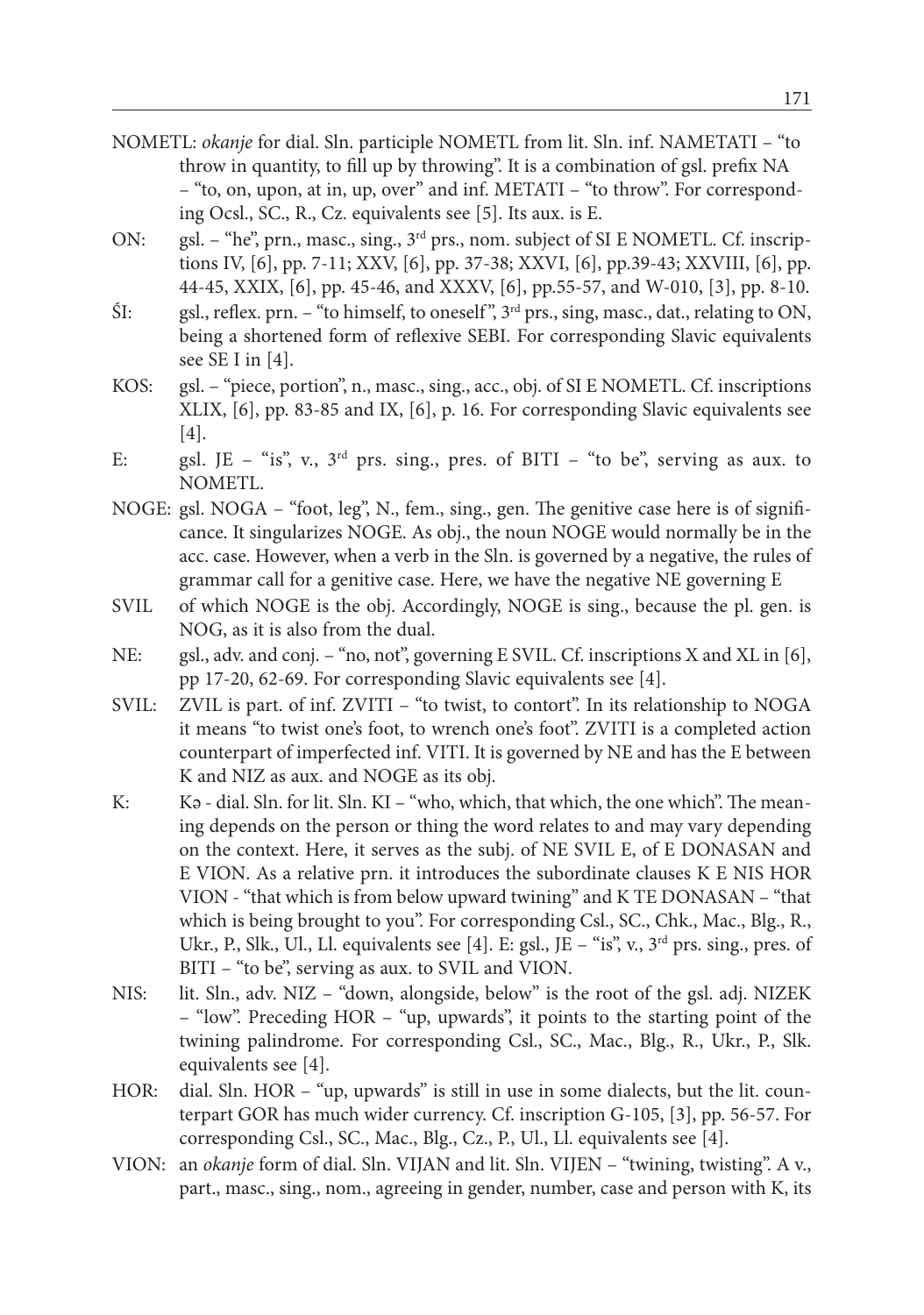aux. being E. Cf. inscription M-01b, [3], pp. 32-35. Its inf. is VITI – "to twine, to twist". For corresponding Csl., SC., R., Cz. equivalents see [5].

- T: dial. Sln. Tə for lit. Sln. TI "to you", a shortened form for TEBI is a pers. prn.,  $2<sup>nd</sup>$  pers., sing., dat.. Cf. inscriptions M-04 and B-01 in [3], pp. 27-29, 52-56. For other corresponding Ocsl., SC., R., Cz. equivalents see [5].
- E: gsl., JE "is", v.,  $3<sup>rd</sup>$  prs. sing., pres. of BITI "to be", serving as aux. to DONASAN.
- DONASAN: the lit. Sln. DONAŠAN is a nonperfective, continuing-action participle of inf. DONAŠATI – "to continue to bring, produce, or bear fruit". Here the verbal conjugational inflection indicates an incomplete status of the action. As v., part., masc., sing, nom., it agrees in gender, number, case and person with K. It is composed of prefix DO, much employed in idiomatic structures with meaning of "up to, as far as, until" depending on the context, and an imperfective, continuing -action form of the gsl., inf. NOSITI – "to carry, to bear". For corresponding Slavic equivalents see [4].

## Conclusion

A hopeful admonition to the dark powers to keep a seed-containing basin free of mould, the present inscription Es 120 has a parallel in the Old Phrygian, 5<sup>th</sup> century BC, bidding of: E STAT OIAV VUN – "infertility keep out " – cf. inscription G-144 in [3], pp. 11-12. In fact, parallels with Old Phrygian and Slavenetic vocabulary, syntax and morphology generally still echo in the preponderance of the wording in the inscription being gsl.

Especially, the inscription Es 120 attests to the astounding state of linguistic preservation of the Slovene language. It is also clear confirmation of the claim by the noted Slovenian etymologist F. Bezlaj  $[7]$ , pp. 88, that "in the 8<sup>th</sup> century AD Slavic was incredibly uniform and undiversified". Hence, its decryption points to such a state of affairs having been even more uniform 1,200 years earlier. It serves as a direct confirmation of the claim in [3], p. 122, that whether one appends the term of Venetic, Slavenetic, Old Early Slavic, Old Phrygian, Dura Europos Macedonian [6], pp. 74-86, and early Thracian were one and the same language.

## Bibliography

- 1. *Este preromana: una città e i suoi santuari*, a cura di Angela Ruta Serafini Ed. Canova, Treviso 2002, ISBN 88-8409-056-3
- 2. V Vodopivec, Študija prečrkovani in branj najstarejšega venetskega napisa, *Proceedings of the Third International Topical Conference Ancient Settlers of Europe*, Založništvo Jutro, Ljubljana, 2005, 121-130
- 3. A Ambrozic, *Gordian Knot Unbound*, Cythera Press, Toronto 2002
- 4. F Bezlaj, *Etimološki slovar slovenskega jezika*, Mladinska knjiga, Ljubljana 1971, 1982, 1995
- 5. M Snoj, *Slovenski etimološki slovar*, Mladinska knjiga, Ljubljana 1997
- 6. A Ambrozic, *Adieu to Brittany*, Cythera Press, Toronto 1999
- 7. F Bezlaj, *Eseji o slovenskem jeziku*, Mladinska knjiga, Ljubljana 1967